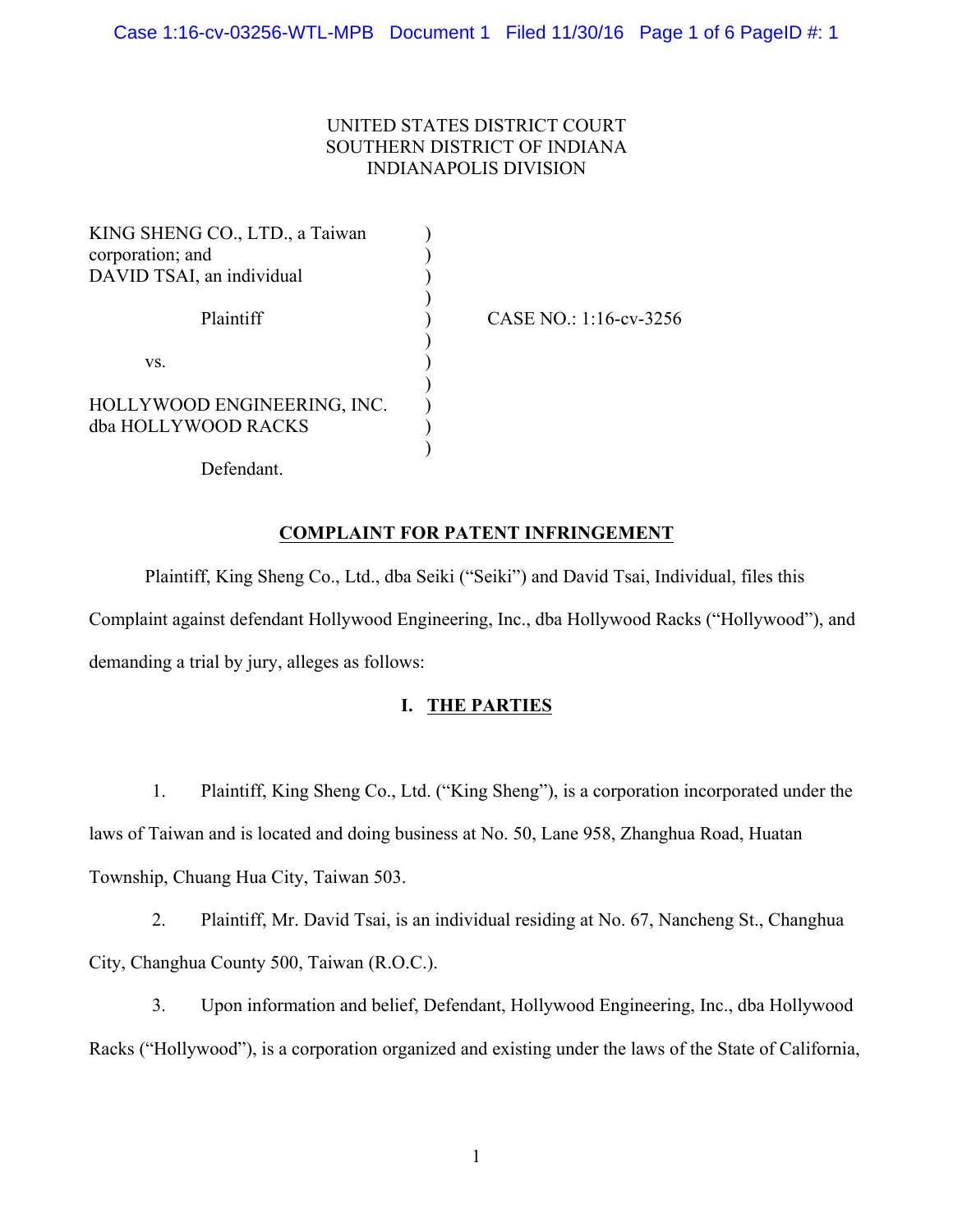and maintains a principal place of business at 12812 South Spring Street, Los Angeles, California 90061.

#### **II. JURISDICTION AND VENUE**

4. Plaintiff claims against Hollywood are for patent infringement under 35 U.S.C. § 101, et seq. This Court has exclusive subject matter jurisdiction over this action pursuant to 28 U.S.C. §§ 1331 and 1338(a).

5. This Court has personal jurisdiction over Hollywood because, upon information and belief: (1) Hollywood has conducted and regularly conducts business activities within the State of Indiana and the Southern District of Indiana; (2) Hollywood has had continuous, substantial, and systematic contacts with the State of Indiana and this District through sale of and offers to sell certain products, including at least model numbers HR200, HRT220, HR1000, HR1000R, HR1400, HR1450, HR1450E, HR1450R, HR1475, and Sunlite models 45815 and 45816 (hereinafter the "Accused Products"); and (3) events giving rise to the cause of action herein, including, but not limited to, sales of, and offers to sell, the Accused Products, occurred and are occurring in Indiana and in this District. As further set forth herein, on information and belief, Hollywood has contributed to and induced acts of infringement within the State of Indiana and the Southern District of Indiana.

6. Pursuant to 28 U.S.C. §§ 1391(b), 1391(c), and 1400(b), venue within this District is proper.

## **III. THE ASSERTED PATENTS**

7. On July 10, 2007, the United States Patent and Trademark Office duly and legally issued patent number 7,240,816 ("the '816 Patent") after full and fair examination. A true and accurate copy of the '816 Patent is attached hereto as Exhibit 1.

8. The '816 Patent relates to a bike rack for use on vehicles.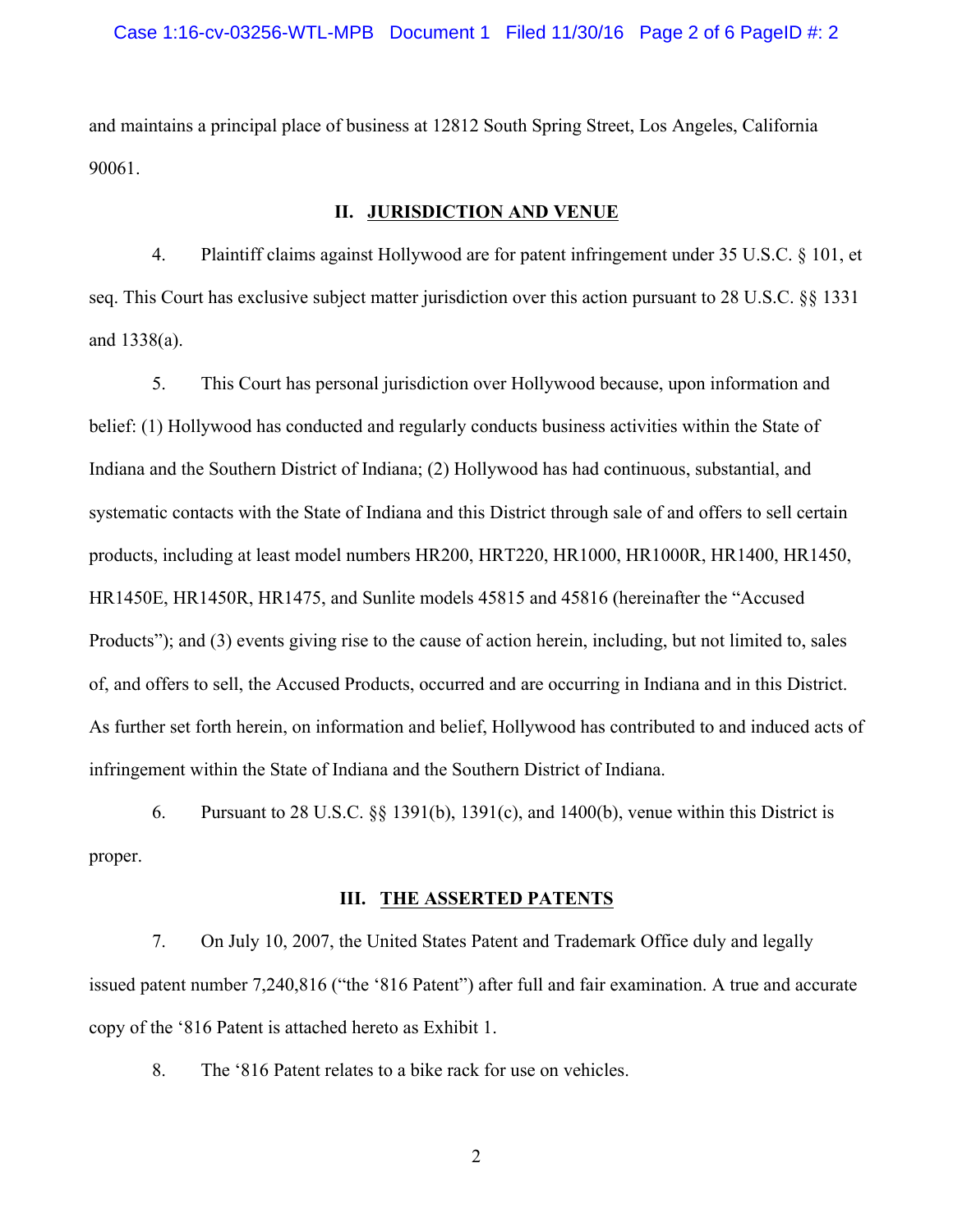9. The '816 Patent is valid and enforceable.

10. Mr. David Tsai is the inventor of the '816 patent and an owner of King Sheng, Ltd. King Sheng is the exclusive licensee of the '816 Patent and holds all substantial rights in the '816 Patent including the right to bring suit for patent infringement.

11. King Sheng has been a leading manufacturer in the field of bike racks whose products are sold around the world. King Sheng manufactures, imports, sells, and/or offers to sell products that utilize the '816 Patent in this District, throughout the United States, and in various countries around the world.

12. All products utilizing the '816 invention manufactured by King Sheng are prominently marked with US Patent #7240816 and TW (Taiwan) Patent #1222941.

## **IV. DEFENDANT'S INFRINGEMENT OF THE '816 PATENT**

13. Hollywood is a bike rack company that sells and distributes a wide variety of bike rack products.

14. The Accused Products are among the products sold by Hollywood.

15. The Accused Products infringe, both literally and under the doctrine of equivalents, upon independent claim 1 of the '816 Patent and dependent claims 2-20 thereof. A true and correct copy of the cease and desist letters sent by Plaintiff to Hollywood on August 25 and October 20, 2015, which includes an infringement analysis of Hollywood model HR200 under claim 1 of the '816 Patent, is attached hereto as Exhibit 2.

16. On information and belief, Hollywood has made, imports, sells, offers to sell, and/or uses the Accused Products. Hollywood also provides instructions and directions on how to use the Accused Products in both the product packaging and online via their website.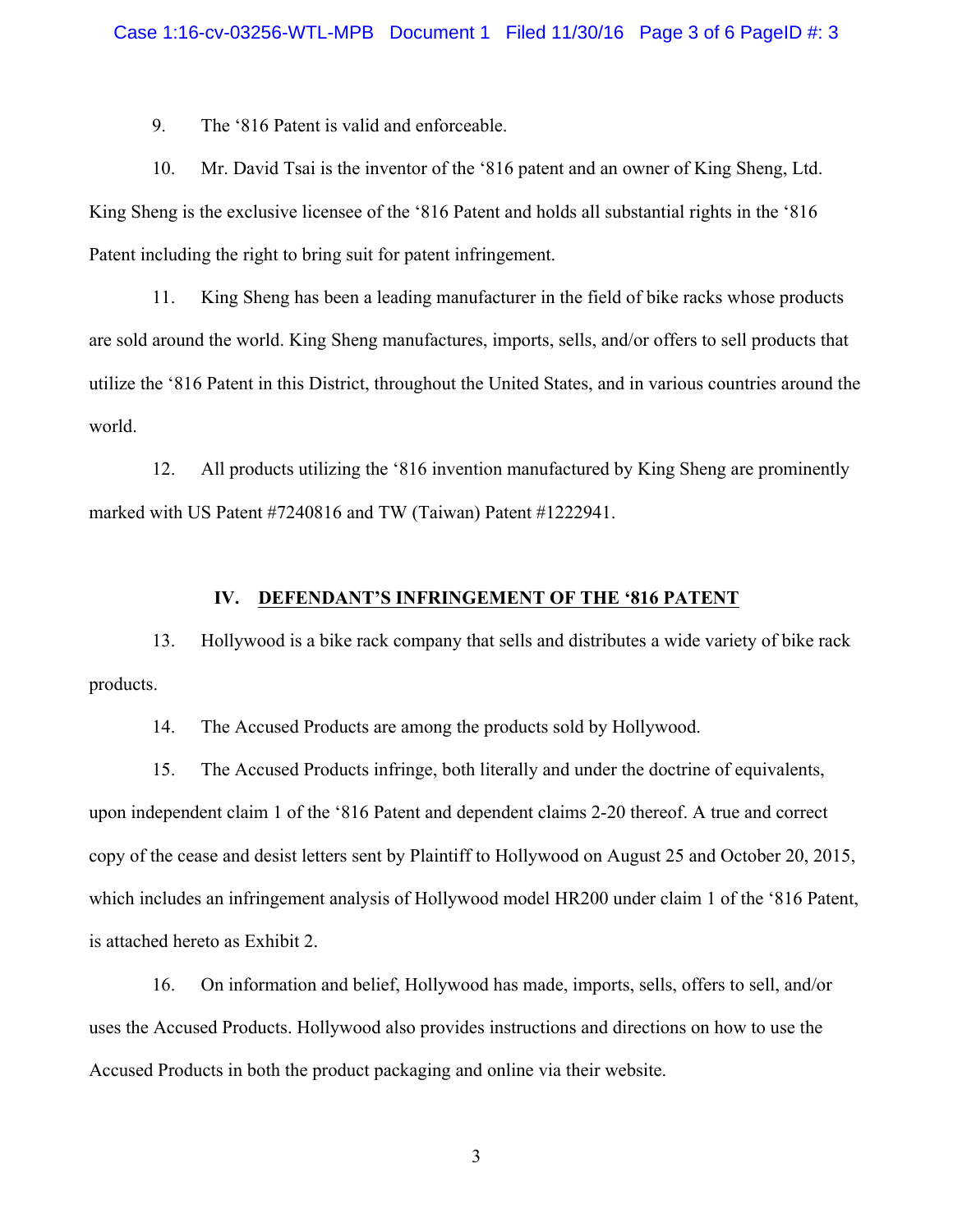17. On information and belief, Hollywood has known of the '816 Patent since at least July 10, 2007, which is the date the '816 Patent issued from the United States Patent and Trademark Office. As early as March 6, 2009, Hollywood was placed on actual notice of the '816 Patent by Plaintiff.

#### **V. COUNT I – PATENT INFRINGEMENT**

18. Plaintiff hereby realleges and incorporates by reference, as if fully set forth herein, the allegations set forth in paragraphs 1-17, supra.

19. Hollywood is currently infringing and has infringed the '816 Patent directly by, without authority, having made, importing into the United States, and/or using, selling, and/or offering for sale in the United States, including this District, the Accused Products, which embody the inventions claimed in the '816 Patent.

20. Hollywood has directly and/or jointly with other entities infringed and is currently directly and/or jointly with other entities infringing the '816 Patent literally and/or under the doctrine of equivalents.

21. Hollywood is actively, intentionally, and/or knowingly inducing infringement of the '816 Patent by others in the United States, including, but not limited to, distributors and bike retail stores, and is thus liable to Plaintiff pursuant to 35 U.S.C. § 271(b).

22. Hollywood is actively, intentionally, and/or knowingly contributing to infringement of the '816 Patent by others in the United States, including, but not limited to distributors and bike retail stores, and is thus liable to Plaintiff pursuant to 35 U.S.C. § 271(c).

23. Hollywood has never been authorized to practice the inventions protected by the '816 Patent.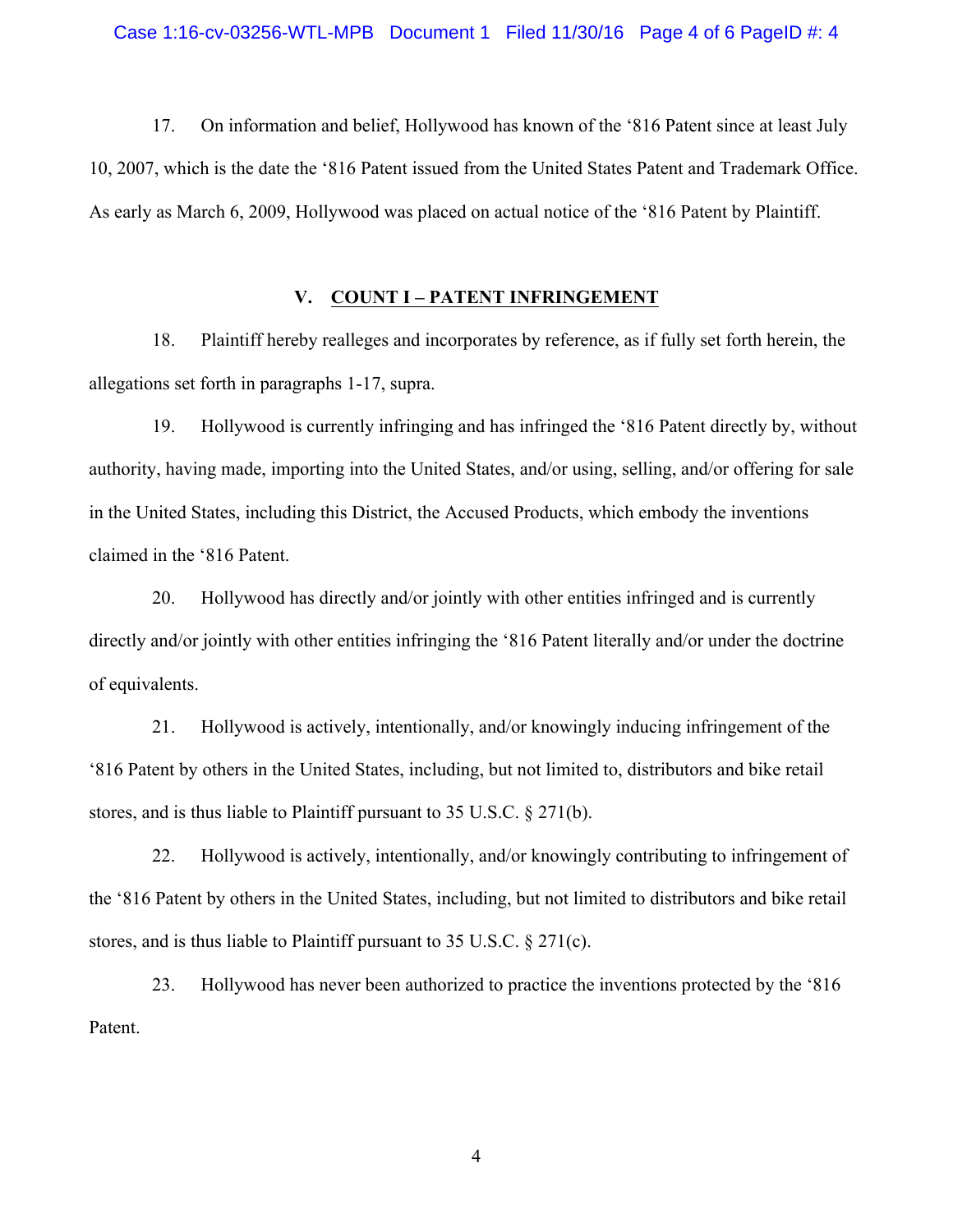24. Because, upon information and belief, Hollywood has had actual notice of the '816 Patent since 2007, and at least since 2009, its infringement of the '816 Patent has been and continues to be willful and deliberate.

25. Hollywood's infringement of the '816 Patent has caused injury to Plaintiff, and Plaintiff is entitled to recover damages adequate to compensate for such infringement.

26. Hollywood will continue to infringe the '816 Patent unless this Court enjoins and restrains Hollywood's activities, and Plaintiff has no adequate remedy at law.

#### **VI. PRAYER FOR RELIEF**

WHEREFORE, Plaintiff respectfully requests that this Court enter judgment:

1. Finding that U.S. Patent No. 7,240,816 is valid, enforceable, and infringed by Hollywood, and that Hollywood is liable for inducement of infringement and contributory infringement of the '816 Patent;

2. Entering a permanent injunction against Hollywood, enjoining it, its respective directors, officers, agents, employees, successors, subsidiaries, assigns, and all persons acting in privity or in concert or participation with Hollywood from making, using, selling, or offering for sale in the United States, or importing into the United States, any and all products embodying the patented inventions claimed in the '816 Patent;

3. Holding that Hollywood acted willfully in causing damage to Plaintiff;

4. Awarding Plaintiff such damages to which it is entitled, pursuant to 35 U.S.C. § 284;

5. Awarding Plaintiff enhanced damages, pursuant to 35 U.S.C. § 284;

6. Awarding Plaintiff pre-judgment and post-judgment interest as allowed by law;